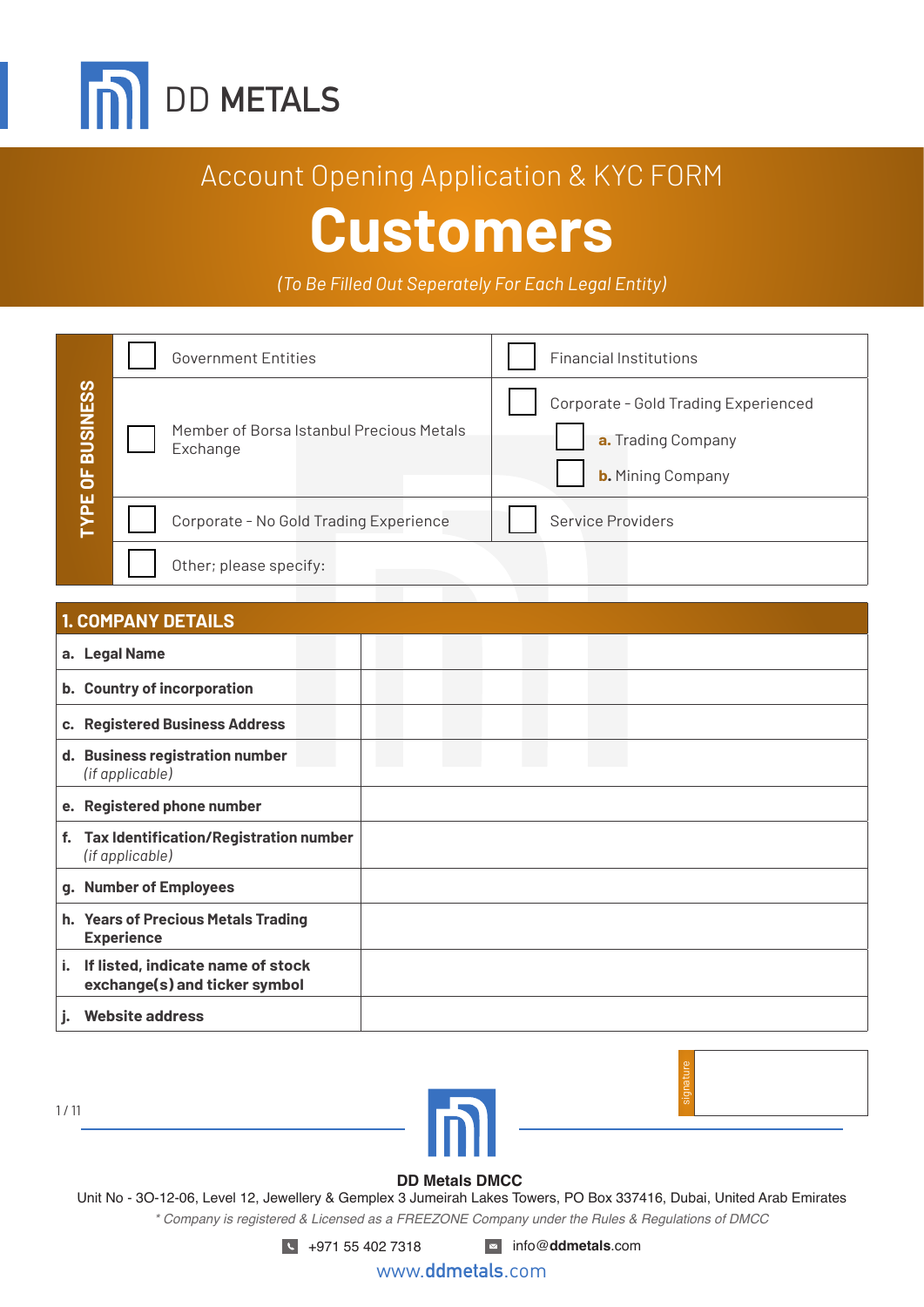

*(To Be Filled Out Seperately For Each Legal Entity)*

| <b>2. BUSINESS ACTIVITY</b>                  |  |  |  |  |  |
|----------------------------------------------|--|--|--|--|--|
| <b>Description of core business activity</b> |  |  |  |  |  |
|                                              |  |  |  |  |  |
|                                              |  |  |  |  |  |
|                                              |  |  |  |  |  |
|                                              |  |  |  |  |  |
|                                              |  |  |  |  |  |
|                                              |  |  |  |  |  |

#### **3. MANAGEMENT STRUCTURE** *(List names of Directors/Key Senior Management below)*

| <b>Name</b> | <b>Job Title</b> | Nationality(ies) Date of birth |  |  |
|-------------|------------------|--------------------------------|--|--|
|             |                  |                                |  |  |
|             |                  |                                |  |  |
|             |                  |                                |  |  |
|             |                  |                                |  |  |

| 4. BENEFICIAL OWNERS: CORPORATE SHAREHOLDER(S) MORE THAN 25% |            |                                 |                          |  |  |  |
|--------------------------------------------------------------|------------|---------------------------------|--------------------------|--|--|--|
| Percentage<br>Holding (%)                                    | Legal Name | <b>Country of incorporation</b> | Date of<br>incorporation |  |  |  |
|                                                              |            |                                 |                          |  |  |  |
|                                                              |            |                                 |                          |  |  |  |
|                                                              |            |                                 |                          |  |  |  |
|                                                              |            |                                 |                          |  |  |  |

2 / 11





#### **DD Metals DMCC**

Unit No - 3O-12-06, Level 12, Jewellery & Gemplex 3 Jumeirah Lakes Towers, PO Box 337416, Dubai, United Arab Emirates *\* Company is registered & Licensed as a FREEZONE Company under the Rules & Regulations of DMCC*

+971 55 402 7318 info@**ddmetals**.com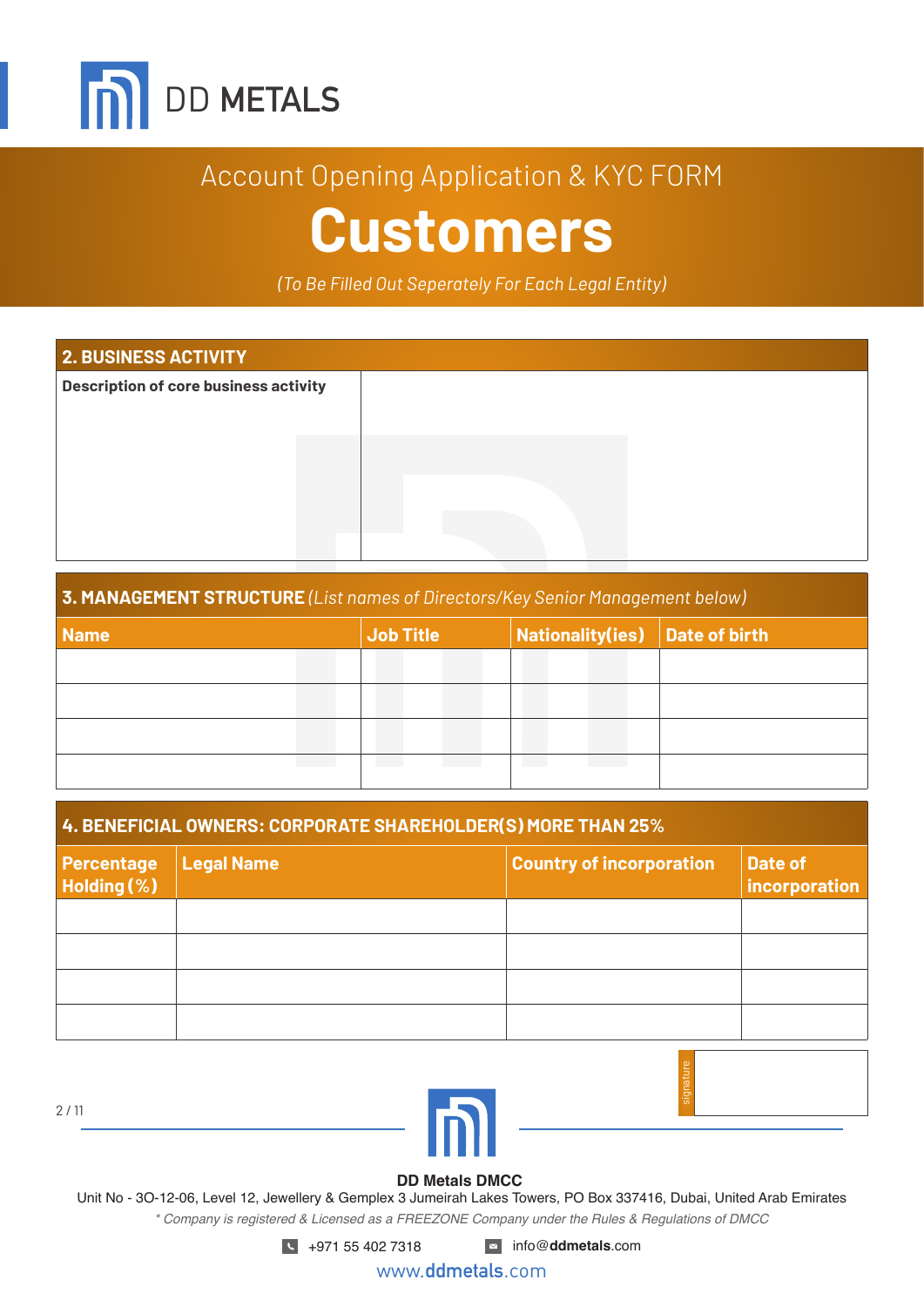

## Account Opening Application & KYC FORM

## **Customers**

*(To Be Filled Out Seperately For Each Legal Entity)*

### **BENEFICIAL OWNERS: INDIVIDUAL SHAREHOLDERS OF MORE THAN 10%**

*(Ultimate Beneficial Owners holding >25% are required to supply ID & Address verification documents)*

| <b>Percentage</b><br>Holding (%) | Name |  | <b>Address</b> |  | Date of birth |
|----------------------------------|------|--|----------------|--|---------------|
|                                  |      |  |                |  |               |
|                                  |      |  |                |  |               |
|                                  |      |  |                |  |               |
|                                  |      |  |                |  |               |
|                                  |      |  |                |  |               |
|                                  |      |  |                |  |               |
|                                  |      |  |                |  |               |

| <b>5. BEARER OR NOMINEE SHARES</b>                                                  | <b>YES</b> | N <sub>O</sub> |
|-------------------------------------------------------------------------------------|------------|----------------|
| Are there any bearer shares or nominee shareholders within the corporate structure? |            |                |
| If yes, please provide details below:                                               |            |                |
|                                                                                     |            |                |
|                                                                                     |            |                |
|                                                                                     |            |                |
|                                                                                     |            |                |
|                                                                                     |            |                |
|                                                                                     |            |                |

3 / 11



# signature

#### **DD Metals DMCC**

Unit No - 3O-12-06, Level 12, Jewellery & Gemplex 3 Jumeirah Lakes Towers, PO Box 337416, Dubai, United Arab Emirates *\* Company is registered & Licensed as a FREEZONE Company under the Rules & Regulations of DMCC*

+971 55 402 7318 info@**ddmetals**.com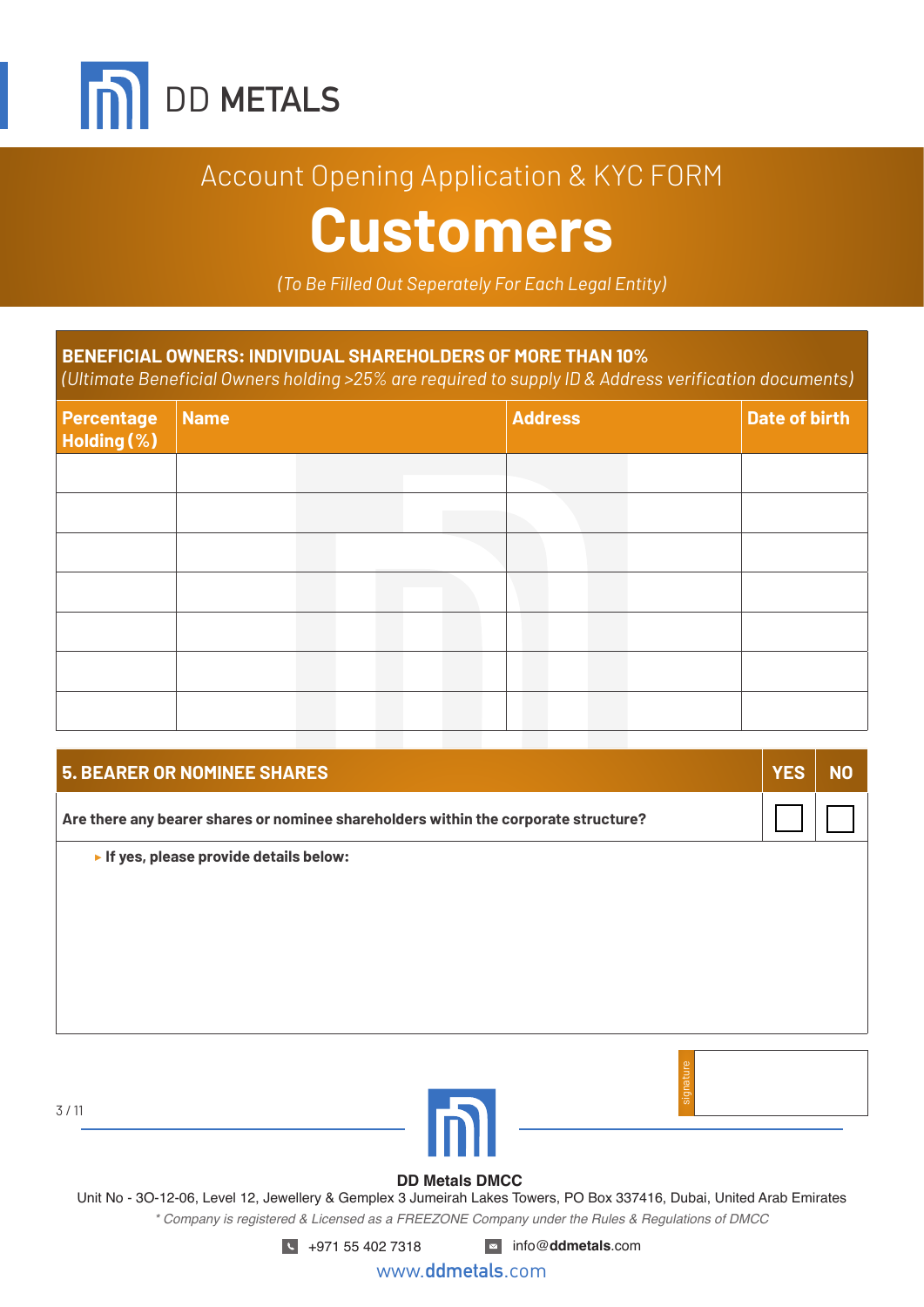

*(To Be Filled Out Seperately For Each Legal Entity)*

| <b>6. AUTHORIZED SIGNATORIES CONTACT DETAILS</b> |  |                  |  |  |
|--------------------------------------------------|--|------------------|--|--|
|                                                  |  | <b>CONTACT1</b>  |  |  |
| <b>Full Name</b>                                 |  |                  |  |  |
| <b>Job Title</b>                                 |  |                  |  |  |
| <b>Phone / Mobile Number</b>                     |  |                  |  |  |
| <b>Email Address</b>                             |  |                  |  |  |
|                                                  |  | <b>CONTACT 2</b> |  |  |
| <b>Full Name</b>                                 |  |                  |  |  |
| <b>Job Title</b>                                 |  |                  |  |  |
| <b>Phone / Mobile Number</b>                     |  |                  |  |  |
| <b>Email Address</b>                             |  |                  |  |  |

| <b>7. POLITICALLY EXPOSED PERSONS</b>                                                                                                                               |  |
|---------------------------------------------------------------------------------------------------------------------------------------------------------------------|--|
| a. Do any of the individuals listed in 3 and 4 above falls within the definition of a politically exposed<br>person under the UK Money Laundering Regulations 2007? |  |
| http://www.legislation.gov.uk/uksi/2007/2157/regulation/14/made                                                                                                     |  |
| If yes, please provide details below:                                                                                                                               |  |

| ٠ |  |  |
|---|--|--|
|   |  |  |



# signature

#### **DD Metals DMCC**

Unit No - 3O-12-06, Level 12, Jewellery & Gemplex 3 Jumeirah Lakes Towers, PO Box 337416, Dubai, United Arab Emirates *\* Company is registered & Licensed as a FREEZONE Company under the Rules & Regulations of DMCC*

+971 55 402 7318 info@**ddmetals**.com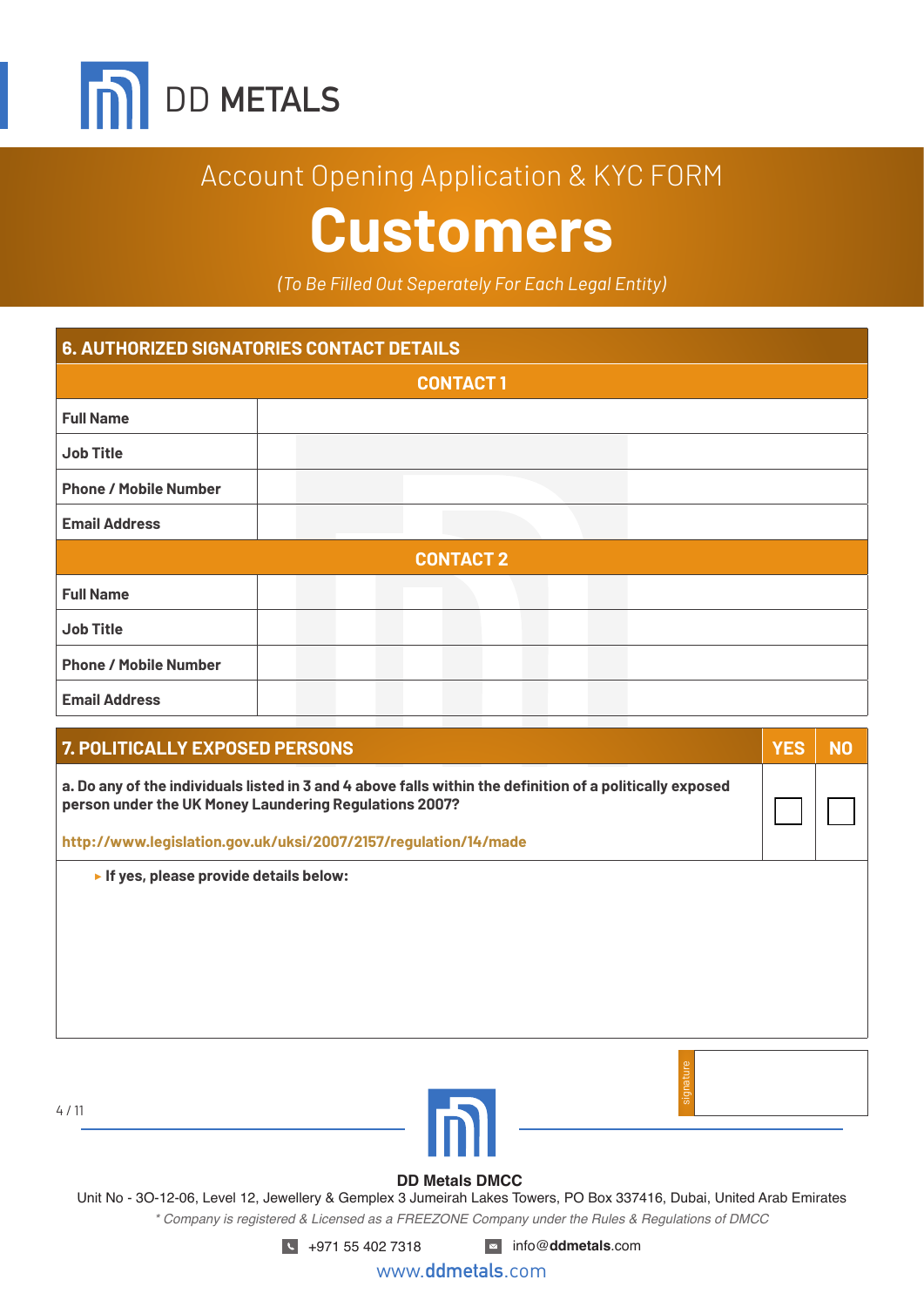

*(To Be Filled Out Seperately For Each Legal Entity)*

|                                                                                         | <b>YES</b> | NO |
|-----------------------------------------------------------------------------------------|------------|----|
| b. Does your company sell or purchase precious metals from Politically Exposed Persons? |            |    |
| If yes, please provide details below:                                                   |            |    |
|                                                                                         |            |    |
|                                                                                         |            |    |
|                                                                                         |            |    |
|                                                                                         |            |    |

| <b>BANKING DETAILS</b>               |  |  |  |
|--------------------------------------|--|--|--|
| <b>Account Owner Full Legal Name</b> |  |  |  |
| <b>Account Number / IBAN</b>         |  |  |  |
| <b>Bank and Branch Information</b>   |  |  |  |
| <b>Bank Address</b>                  |  |  |  |
| <b>Bank SWIFT Code</b>               |  |  |  |

#### **8. PRECIOUS METALS DUE DILIGENCE QUESTIONNAIRE**

5 / 11

#### **8.1. ANTI MONEY LAUNDERING (AML) & COMBATING FINANCIAL TERRORISM (CFT)**

| <b>Organisation</b>                                                                                                                              | <b>YES</b> | <b>NO</b> | N/A |
|--------------------------------------------------------------------------------------------------------------------------------------------------|------------|-----------|-----|
| a. Does your Company have a person responsible (Compliance Officer) for all AML-CFT matters<br>(Due Diligence, AML policies, internal training)? |            |           |     |
| If yes, please provide us with his/her name, phone number and e-mail address below:                                                              |            |           |     |
|                                                                                                                                                  |            |           |     |
|                                                                                                                                                  |            |           |     |
|                                                                                                                                                  |            |           |     |



### **DD Metals DMCC**

Unit No - 3O-12-06, Level 12, Jewellery & Gemplex 3 Jumeirah Lakes Towers, PO Box 337416, Dubai, United Arab Emirates *\* Company is registered & Licensed as a FREEZONE Company under the Rules & Regulations of DMCC*

+971 55 402 7318 info@**ddmetals**.com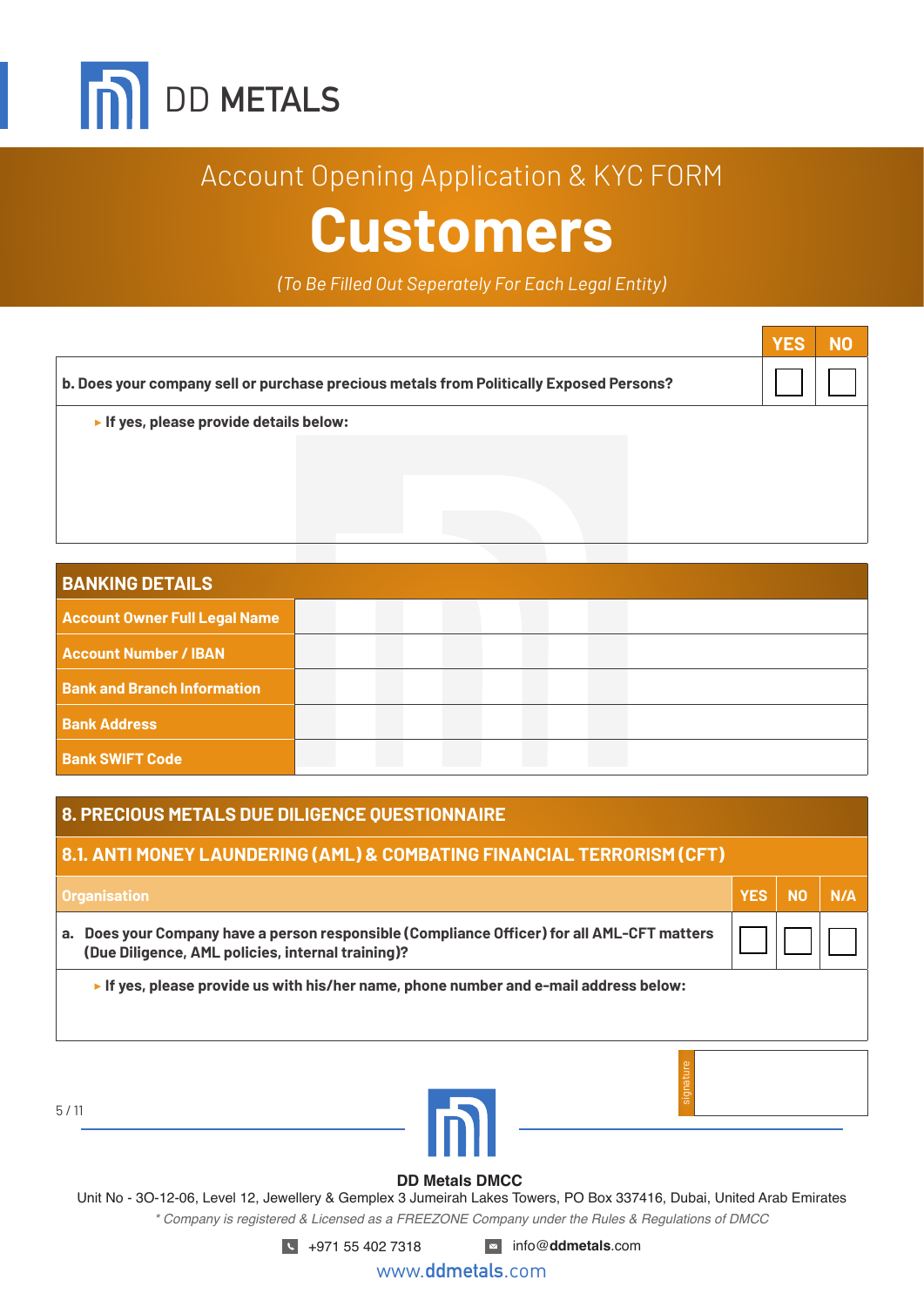

*(To Be Filled Out Seperately For Each Legal Entity)*

| b. Is your Company subject to an AML-CFT audit by an independent party or government<br>agency?                                                                                                                               |  |
|-------------------------------------------------------------------------------------------------------------------------------------------------------------------------------------------------------------------------------|--|
| ► Date of your last AML-CFT compliance audit:                                                                                                                                                                                 |  |
| c. Does your Company have an AML-CFT training for the employees?                                                                                                                                                              |  |
| <b>Policy</b>                                                                                                                                                                                                                 |  |
| <b>Has your Company established a conformity</b><br>Yes - Please provide a copy<br>program that contains AML/CFT policies and<br>procedures, according to internal & international<br><b>No</b><br>laws, rules and standards? |  |
| If no formal policy document, please describe your firm's approach to $AML/CFT$ matters:                                                                                                                                      |  |

**8.2 ANTI-BRIBERY POLICY Does your Company have an anti-bribery policy in place? Yes** *- Please provide a copy* **No** ▶ **If no formal policy document, please describe your firm's approach to Anti-bribery matters:**

6 / 11





#### **DD Metals DMCC**

Unit No - 3O-12-06, Level 12, Jewellery & Gemplex 3 Jumeirah Lakes Towers, PO Box 337416, Dubai, United Arab Emirates *\* Company is registered & Licensed as a FREEZONE Company under the Rules & Regulations of DMCC*

+971 55 402 7318 info@**ddmetals**.com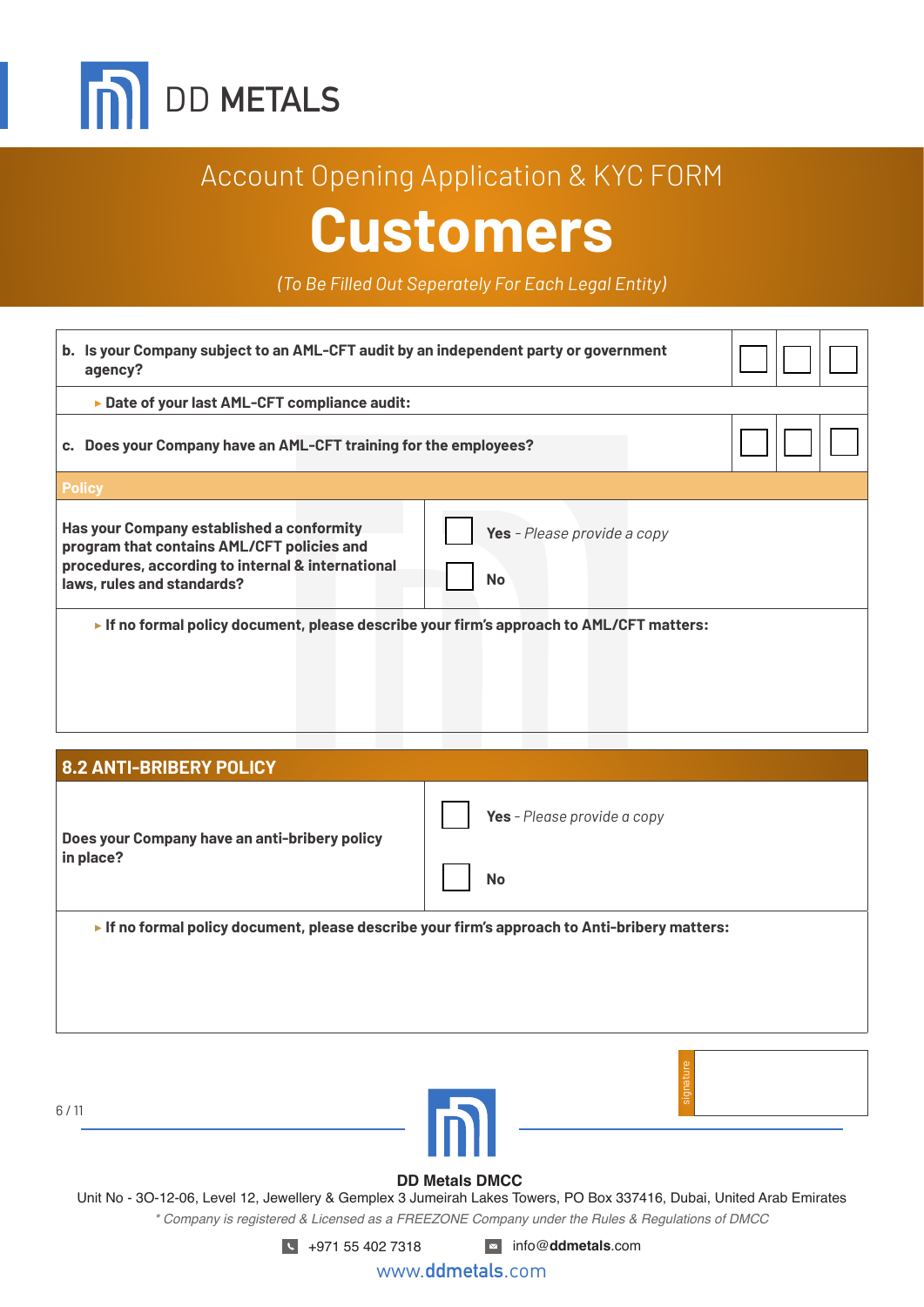

*(To Be Filled Out Seperately For Each Legal Entity)*

| 8.3 RESPONSIBLE SOURCING PRECIOUS METAL POLICY                                                                                                                                                                                                              |                                          |  |  |  |
|-------------------------------------------------------------------------------------------------------------------------------------------------------------------------------------------------------------------------------------------------------------|------------------------------------------|--|--|--|
| a. Did your Company establish a responsible supply<br>chain of gold from conflict-affected and high-<br>risk areas policy which is consistent with the<br>relevant OECD Due Diligence Guidance?                                                             | Yes - Please provide a copy<br><b>No</b> |  |  |  |
| b. If no formal policy, please describe how your<br>Company complies or plans to comply with the<br><b>OECD Due Diligence Guidance for Responsible</b><br><b>Supply Chains of Minerals from Conflict-Affected</b><br>and High-Risk Areas ("OECD Guidance")? |                                          |  |  |  |
| c. Is your Company complying in any of the<br>following industry initiatives?<br><b>LBMA Responsible Gold Guidance</b><br><b>RJC Chain of Custody Standard</b><br><b>WGC Conflict Free Gold Standard</b><br><b>Conflict Free Smelter (CFS) Program</b>      | <b>Additional comments:</b>              |  |  |  |
| Others, please specify:                                                                                                                                                                                                                                     |                                          |  |  |  |
|                                                                                                                                                                                                                                                             |                                          |  |  |  |



#### **DD Metals DMCC**

Unit No - 3O-12-06, Level 12, Jewellery & Gemplex 3 Jumeirah Lakes Towers, PO Box 337416, Dubai, United Arab Emirates *\* Company is registered & Licensed as a FREEZONE Company under the Rules & Regulations of DMCC*

+971 55 402 7318 info@**ddmetals**.com

7 / 11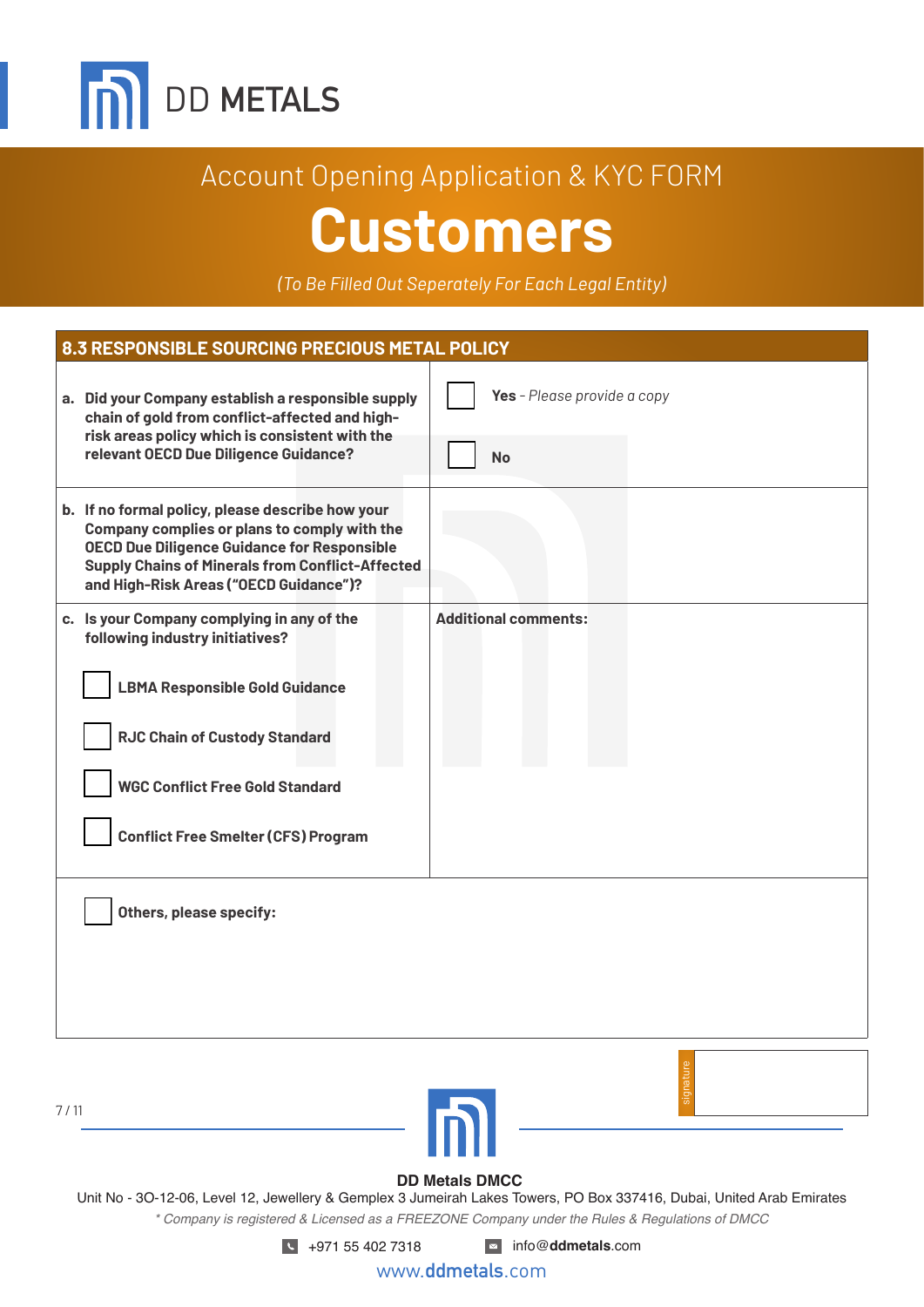

*(To Be Filled Out Seperately For Each Legal Entity)*

| 8.4 COUNTERPARTIES MONITORING                                                                                                                                                        | <b>YES</b> | <b>NO</b> |
|--------------------------------------------------------------------------------------------------------------------------------------------------------------------------------------|------------|-----------|
| Does your Company screen precious metals counterparties and transactions against lists of<br>banned persons, entities or countries issued by government/competent authorities?       |            |           |
| Does your Company perform enhanced due diligence for high risk precious metals<br>counterparties?                                                                                    |            |           |
| Does your Company take steps to understand their corporate precious metals counterparties<br>AML-CFT and purchase procedures and practices?                                          |            |           |
| Does your Company take steps to understand the origin of precious metals, normal and expected<br>transactions of its counterparties (in order to identify the unusual transactions)? |            |           |
| Does your Company have a procedure in place to prevent, detect and report suspicious<br>transactions from its counterparties to a relevant Authority?                                |            |           |
| Is your Company required to register all purchases and sales?<br>If yes, with which body are they registered with?                                                                   |            |           |
| Has your company made any payments to governments, government officials, military or armed<br>groups for the purposes of trade, transport and export of precious metals?             |            |           |
| If yes, please provide details:                                                                                                                                                      |            |           |

|                                                                                          | <b>Payment type</b>   | Percentage (%) |
|------------------------------------------------------------------------------------------|-----------------------|----------------|
| What usual payment method does your Company use to<br>pay its precious metals suppliers? | <b>Bank transfers</b> |                |
|                                                                                          | <b>Cheques</b>        |                |
|                                                                                          | Cash                  |                |
|                                                                                          |                       |                |

8 / 11

#### **DD Metals DMCC**

Unit No - 3O-12-06, Level 12, Jewellery & Gemplex 3 Jumeirah Lakes Towers, PO Box 337416, Dubai, United Arab Emirates *\* Company is registered & Licensed as a FREEZONE Company under the Rules & Regulations of DMCC*

+971 55 402 7318 info@**ddmetals**.com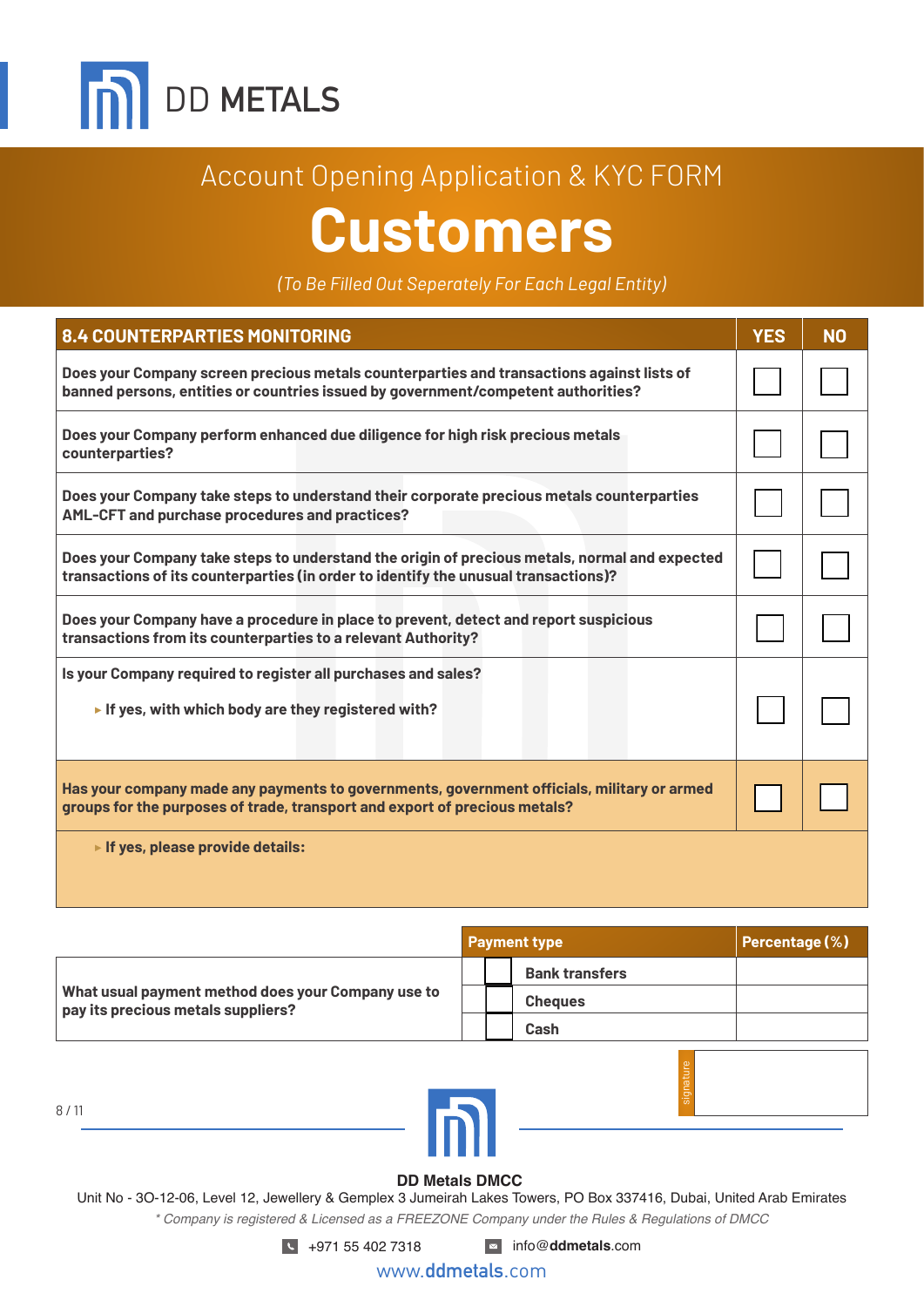

(To Be Filled Out Seperately For Each Legal Entity)

#### **Comments / Additional information:**

(please indicate which question the information is referring to)

| 9/11                                                                                                                  |  |                       |  |  |
|-----------------------------------------------------------------------------------------------------------------------|--|-----------------------|--|--|
|                                                                                                                       |  |                       |  |  |
| Unit No - 3O-12-06, Level 12, Jewellery & Gemplex 3 Jumeirah Lakes Towers, PO Box 337416, Dubai, United Arab Emirates |  | <b>DD Metals DMCC</b> |  |  |
| * Company is registered & Licensed as a FREEZONE Company under the Rules & Regulations of DMCC                        |  |                       |  |  |

www.ddmetals.com

 $\blacksquare$  info@ddmetals.com

 $\sqrt{14971554027318}$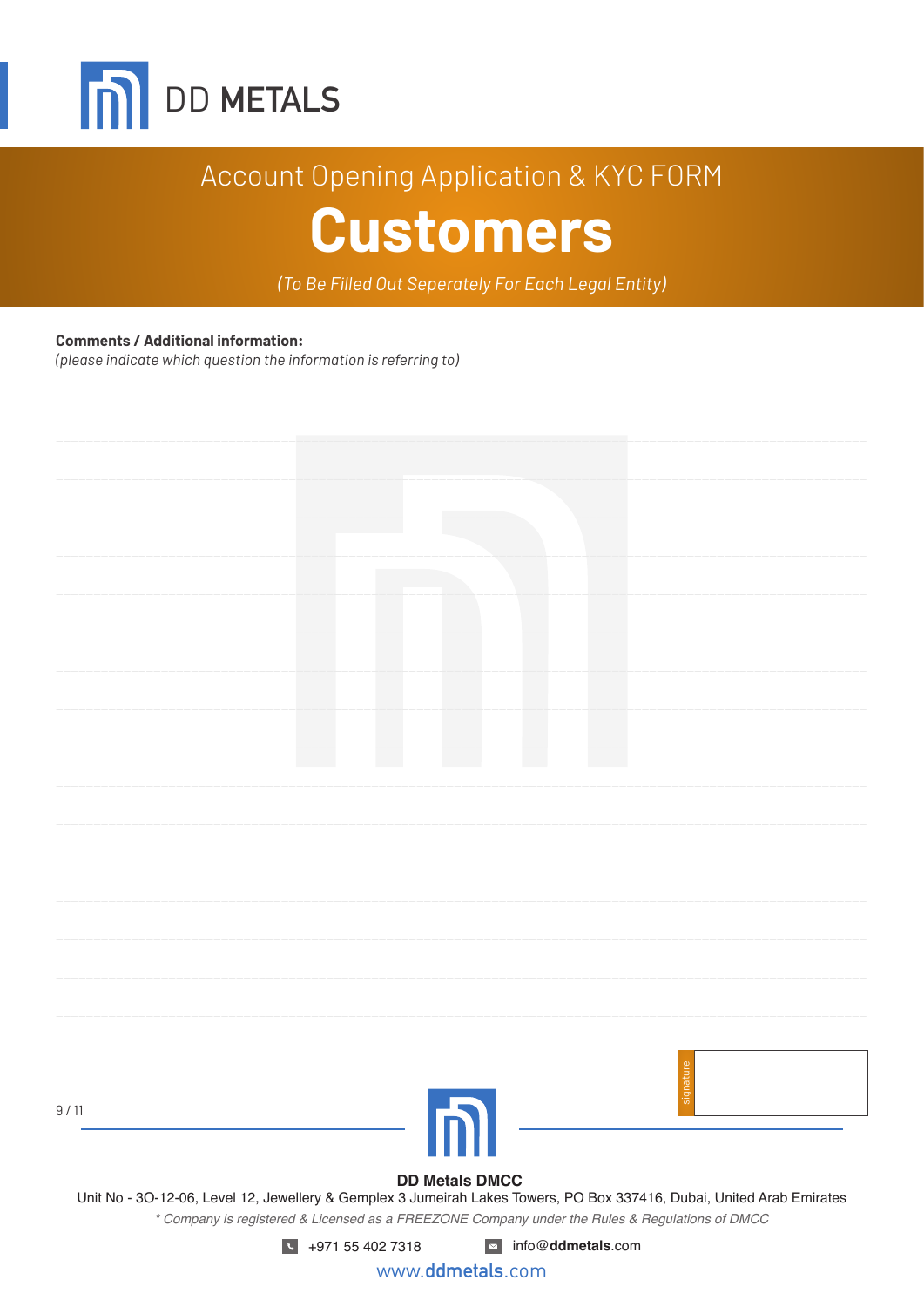

*(To Be Filled Out Seperately For Each Legal Entity)*

| <b>Additional Documents Required to be Submitted</b>                                                                      |                                                                                                                                                                                           |                                                                               |  |  |  |
|---------------------------------------------------------------------------------------------------------------------------|-------------------------------------------------------------------------------------------------------------------------------------------------------------------------------------------|-------------------------------------------------------------------------------|--|--|--|
| <b>Document</b>                                                                                                           | <b>Description</b>                                                                                                                                                                        | <b>Form</b>                                                                   |  |  |  |
| License(s)                                                                                                                | Where available. Eq. Precious Metals<br>license etc                                                                                                                                       | Notarized and Apostiled with Certified<br>Translation into English or Turkish |  |  |  |
| Tax ID Certificate                                                                                                        | A document certifying the Tax residency<br>and number of the company in question.                                                                                                         | Notarized and Apostiled with Certified<br>Translation into English or Turkish |  |  |  |
| Certificate of Incorporation and/or<br>Company Registry Extract issued by the<br><b>Chamber of Commerce or Equivalent</b> | Corporate establishment document                                                                                                                                                          | Notarized and Apostiled with Certified<br>Translation into English or Turkish |  |  |  |
| Memorandum & Articles of Association                                                                                      | Latest Charter or other similar document<br>with all the amendments included                                                                                                              | Notarized and Apostiled with Certified<br>Translation into English or Turkish |  |  |  |
| List of authorized signatures and with a<br>copy of Power of Attorney and Signature<br>Circular                           | Must contain signature samples and<br>signage capacity and authority.                                                                                                                     | Notarized and Apostiled with Certified<br>Translation into English or Turkish |  |  |  |
| Passport\ID's copies of Representative(s)<br>and / or Beneficial Owners                                                   | Must be a valid ID document that includes<br>photograph, number, issuing date, and<br>country of issuance, date of birth and<br>signature specimen.                                       | Notarized and Apostiled with Certified<br>Translation into English or Turkish |  |  |  |
| Resolution of the board of directors                                                                                      | Resolution of the board of directors or<br>other documents authorizing the opening<br>of an account and the execution of<br>transactions between the company and DD<br><b>Metals DMCC</b> | Notarized and Apostiled with Certified<br>Translation into English or Turkish |  |  |  |
| Power of Attorney                                                                                                         | PoA for any Attorney that will be signing<br>any document with DD Metals DMCC.                                                                                                            | Notarized and Apostiled with Certified<br>Translation into English or Turkish |  |  |  |
| <b>Latest Audited Financial Statements</b>                                                                                |                                                                                                                                                                                           | Scan copy Signed and dated by an<br>Authorized signatory                      |  |  |  |

#### **What is an Apostille:**

10 / 11

**a.** An Apostille is a certificate issued by a designated authority in a country where the Hague Convention Abolishing the Requirement for Legalization of Foreign Public Documents, Apostille Convention, is in force. When properly filled in, it will certify the authenticity of the signature, the capacity in which the official signing the public document has acted and, where appropriate, the identity of the seal or stamp which this document bears.

| signature |  |
|-----------|--|
|           |  |



#### **DD Metals DMCC**

Unit No - 3O-12-06, Level 12, Jewellery & Gemplex 3 Jumeirah Lakes Towers, PO Box 337416, Dubai, United Arab Emirates *\* Company is registered & Licensed as a FREEZONE Company under the Rules & Regulations of DMCC*

+971 55 402 7318 info@**ddmetals**.com